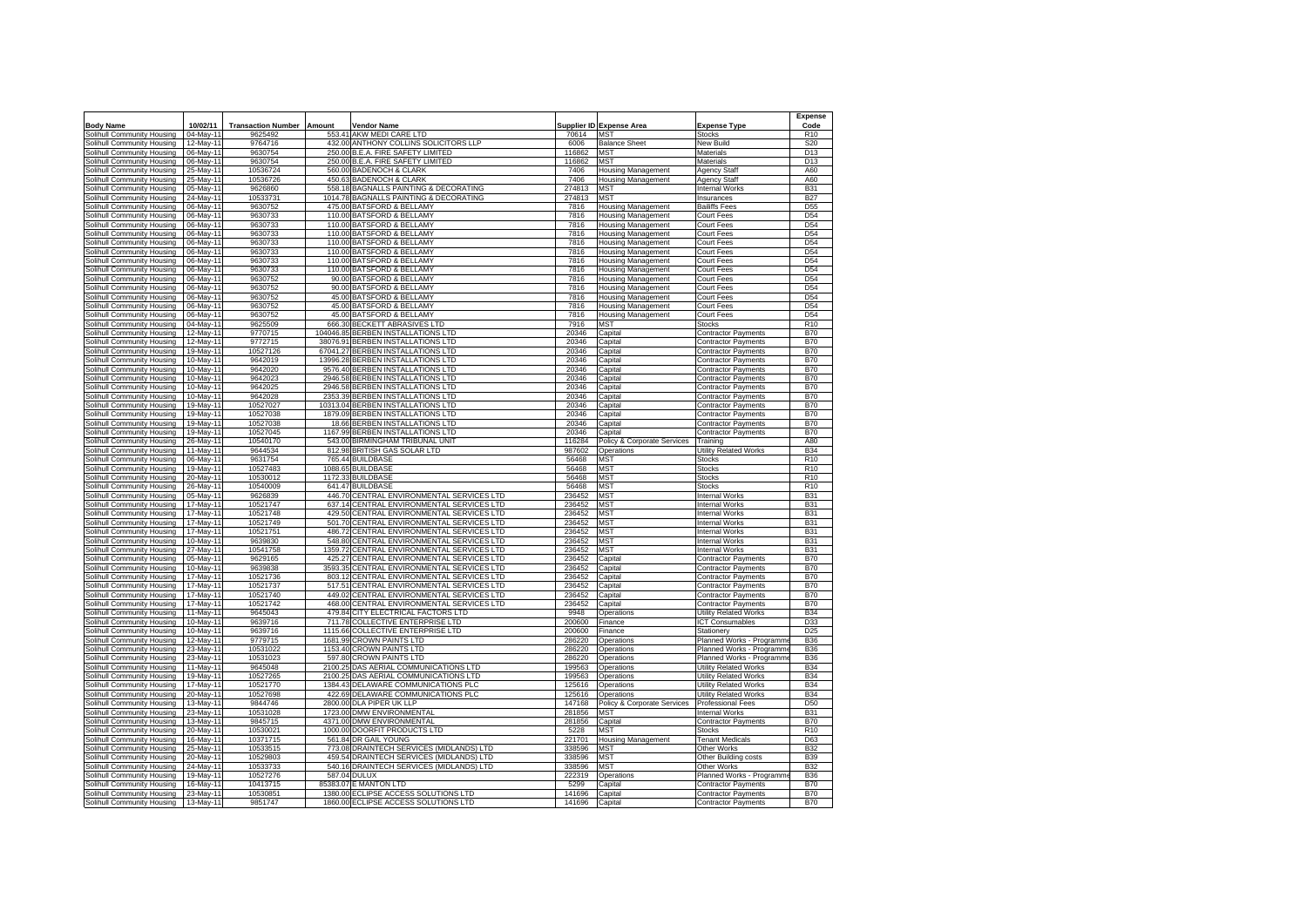| Solihull Community Housing                               | 20-May-1               | 10528722             | 3435.00<br>ECLIPSE ACCESS SOLUTIONS LTD                                  | 141696           | Capital                                      | <b>Contractor Payments</b>                           | <b>B70</b>      |
|----------------------------------------------------------|------------------------|----------------------|--------------------------------------------------------------------------|------------------|----------------------------------------------|------------------------------------------------------|-----------------|
| Solihull Community Housing                               | 25-May-1               | 10536729             | 1972.79<br>EDF ENERGY 1 LTD                                              | 135472           | Housing Management                           | Electricity                                          | <b>B11</b>      |
|                                                          |                        |                      |                                                                          | 78964            |                                              |                                                      |                 |
| Solihull Community Housing                               | 23-May-11              | 10531046             | 3497.13 ELDERCARE                                                        |                  | <b>Housing Management</b>                    | Other Supplies And Service                           | D90             |
| Solihull Community Housing                               | 11-May-11              | 9643728              | 8580.00 ENVIRONMENT AGENCY                                               | 20162            | MST                                          | Professional Fees                                    | D <sub>50</sub> |
| Solihull Community Housing                               | 05-May-11              | 9629195              | EXPRESS LIFT ALLIANCE<br>1255.30                                         | 281698           | Capital                                      | <b>Contractor Payments</b>                           | <b>B70</b>      |
| Solihull Community Housing                               | 16-May-11              | 10352715             | FAMILY CARE TRUST (SOLIHULL)<br>2216.75                                  | 5472             | Housing Management                           | <b>Grounds Maintenance</b>                           | <b>B40</b>      |
| Solihull Community Housing                               | 16-May-11              | 10155715             | 535.00 FERNDOWN ESTATES                                                  | 195079           | <b>Balance Sheet</b>                         | Provision For Homelessness                           | U20             |
| Solihull Community Housing                               | 19-May-11              | 10527055             | 39538.00<br>FRANK HASLAM MILAN & CO LTD                                  | 72139            | <b>Balance Sheet</b>                         | <b>Vew Build</b>                                     | S20             |
| Solihull Community Housing                               | 13-May-11              | 9972716              | HANDICARE ACCESSIBILITY LTD<br>4227.00                                   | 277953           | Capital                                      | Contractor Payments                                  | <b>B70</b>      |
| <b>Iolihull Community Housing</b>                        | 13-May-11              | 9974715              | 3672.00 HANDICARE ACCESSIBILITY LTD                                      | 277953           | Capital                                      | Contractor Payments                                  | <b>B70</b>      |
| Solihull Community Housing                               | 13-May-11              | 9975715              | 2007.00 HANDICARE ACCESSIBILITY LTD                                      | 277953           | Capital                                      | Contractor Payments                                  | <b>B70</b>      |
|                                                          |                        |                      | 1867.00 HANDICARE ACCESSIBILITY LTD                                      | 277953           |                                              |                                                      |                 |
| Solihull Community Housing                               | 13-May-11              | 9976715              |                                                                          |                  | Capital                                      | Contractor Payments                                  | <b>B70</b>      |
| Solihull Community Housing                               | 05-May-11              | 9629188              | 6450.95 HAYES CONSTRUCTION                                               | 10722            | Capital                                      | <b>Contractor Payments</b>                           | <b>B70</b>      |
| Solihull Community Housing                               | 05-May-11              | 9629191              | 5986.60 HAYES CONSTRUCTION                                               | 10722            | Capital                                      | Contractor Payments                                  | <b>B70</b>      |
| Solihull Community Housing                               | 12-May-1               | 9751715              | 983.00 HAYES CONSTRUCTION                                                | 10722            | Capital                                      | Contractor Payments                                  | <b>B70</b>      |
| Solihull Community Housing                               | 12-May-1               | 9755715              | 2930.00 HAYES CONSTRUCTION                                               | 10722            | Capital                                      | <b>Contractor Payments</b>                           | <b>B70</b>      |
| Solihull Community Housing                               | 12-May-11              | 9756715              | 3841.00 HAYES CONSTRUCTION                                               | 10722            | Capital                                      | <b>Contractor Payments</b>                           | <b>B70</b>      |
| Solihull Community Housing                               | 25-May-11              | 10537025             | HAYS ACCOUNTANCY PERSONNEL<br>462.50                                     | 5787             | lousing Management                           | <b>Agency Staff</b>                                  | A60             |
| Solihull Community Housing                               | 27-May-11              | 10542184             | 462.50 HAYS ACCOUNTANCY PERSONNEL                                        | 5787             | Housing Management                           | Agency Staff                                         | A60             |
| Solihull Community Housing                               | 19-May-11              | 10527060             | 1960.00 HIGH STREET VOUCHERS LTD                                         | 213353           | <b>Balance Sheet</b>                         | <b>High Street Vouchers</b>                          | R <sub>51</sub> |
|                                                          | 26-May-11              | 10540055             | 492.95 HNS SIGNS                                                         | 279096           | MST                                          | Stocks                                               | R <sub>10</sub> |
| Solihull Community Housing                               |                        |                      |                                                                          |                  |                                              |                                                      |                 |
| Solihull Community Housing                               | 20-May-11              | 10528715             | 1583.13 HOLLAND DAMP PROOFING LTD                                        | 182699           | MST                                          | <b>External Structures</b>                           | <b>B33</b>      |
| Solihull Community Housing                               | 20-May-11              | 10527689             | HOLLAND DAMP PROOFING LTD<br>1529.15                                     | 182699           | <b>MST</b>                                   | <b>External Structures</b>                           | <b>B33</b>      |
| Solihull Community Housing                               | 16-May-11              | 10404715             | 419.25<br>JAMES ANDREWS RECRUITMENT SOLUTIONS LTD                        | 673596           | <b>Housing Management</b>                    | <b>Agency Staff</b>                                  | A60             |
| Solihull Community Housing                               | 09-May-11              | 9634071              | 565.20<br>JEWSON LTD                                                     | 6111             | <b>MST</b>                                   | <b>Stocks</b>                                        | R <sub>10</sub> |
| <b>Iolihull Community Housing</b>                        | 19-May-11              | 10527487             | 442.24<br><b>JEWSON LTD</b>                                              | 6111             | MS <sub>1</sub>                              | stocks                                               | R <sub>10</sub> |
| Solihull Community Housing                               | 20-May-11              | 10530029             | 1495.95<br><b>JEWSON LTD</b>                                             | 6111             | MS <sub>1</sub>                              | <b>Stocks</b>                                        | R <sub>10</sub> |
| Solihull Community Housing                               | 26-May-11              | 10540062             | 1981.52<br><b>JEWSON LTD</b>                                             | 6111             | <b>MST</b>                                   | <b>Stocks</b>                                        | R <sub>10</sub> |
| Solihull Community Housing                               | 17-May-1               | 10521754             | K D ELECTRICAL SERVICES LLP<br>667.45                                    | 260508           | <b>MST</b>                                   | <b>Internal Works</b>                                | <b>B31</b>      |
| Solihull Community Housing                               | $17$ -May-1            | 10521763             | K D ELECTRICAL SERVICES LLP<br>423.45                                    | 260508           | <b>MST</b>                                   | <b>Internal Works</b>                                | <b>B31</b>      |
| Solihull Community Housing                               | 17-May-1               | 10521755             | 687.04 K D ELECTRICAL SERVICES LLP                                       | 260508           | <b>MST</b>                                   | Internal Works                                       | <b>B31</b>      |
| Solihull Community Housing                               | 17-May-1               | 10521756             | 722.93<br>K D ELECTRICAL SERVICES LLP                                    | 260508           | <b>MST</b>                                   | Internal Works                                       | <b>B31</b>      |
| Solihull Community Housing                               | 20-May-1               | 10528719             | 631 24<br>K D ELECTRICAL SERVICES LLP                                    | 260508           | <b>MST</b>                                   | Internal Works                                       | <b>B31</b>      |
|                                                          |                        | 10528720             | 673.38                                                                   | 260508           | <b>MST</b>                                   |                                                      |                 |
| Solihull Community Housing                               | 20-May-11              |                      | K D ELECTRICAL SERVICES LLP                                              |                  |                                              | <b>Internal Works</b>                                | <b>B31</b>      |
| Solihull Community Housing                               | 20-May-11              | 10528721             | K D ELECTRICAL SERVICES LLP<br>576.38                                    | 260508           | <b>MST</b>                                   | Internal Works                                       | <b>B31</b>      |
| Solihull Community Housing                               | 25-May-11              | 10534722             | K D ELECTRICAL SERVICES LLP<br>825.04                                    | 260508           | <b>MST</b>                                   | Internal Works                                       | <b>B31</b>      |
| Solihull Community Housing                               | 06-May-11              | 9630764              | 1092.04<br>(D ELECTRICAL SERVICES LLP                                    | 260508           | Operations                                   | Utility Related Works                                | <b>B34</b>      |
| Solihull Community Housing                               | 11-May-1               | 9645068              | 1361.04<br>(D ELECTRICAL SERVICES LLP                                    | 260508           | Operations                                   | Jtility Related Works                                | <b>B34</b>      |
| Solihull Community Housing                               | 13-May-11              | 9983715              | K D ELECTRICAL SERVICES LLP<br>518.00                                    | 260508           | Operations                                   | Jtility Related Works                                | <b>B34</b>      |
| Solihull Community Housing                               | 13-May-11              | 9984716              | 1254.28<br><b>(DELECTRICAL SERVICES LLP</b>                              | 260508           | Operations                                   | Jtility Related Works                                | <b>B34</b>      |
| Solihull Community Housing                               | 25-May-11              | 10537034             | 1829.13<br>D ELECTRICAL SERVICES LLP                                     | 260508           | Operations                                   | Jtility Related Works                                | <b>B34</b>      |
| Solihull Community Housing                               | 27-May-11              | 10541818             | <b>(DELECTRICAL SERVICES LLP</b><br>1650.20                              | 260508           | Operations                                   | Jtility Related Works                                | <b>B34</b>      |
| Solihull Community Housing                               | 06-May-11              | 9630766              | K D ELECTRICAL SERVICES LLP<br>688.98                                    | 260508           | <b>MST</b>                                   | Materials                                            | D13             |
| Solihull Community Housing                               | 06-May-11              | 9630768              | 1199.71 K D ELECTRICAL SERVICES LLP                                      | 260508           | <b>MST</b>                                   | Materials                                            | D <sub>13</sub> |
|                                                          |                        |                      | 2007.91 K D ELECTRICAL SERVICES LLP                                      | 260508           |                                              |                                                      | D <sub>13</sub> |
| Solihull Community Housing                               | 18-May-1               | 10521641<br>10537035 |                                                                          |                  | <b>MST</b><br><b>MST</b>                     | Materials                                            | <b>B38</b>      |
| Solihull Community Housing                               | 25-May-1               |                      | 788.10 K D ELECTRICAL SERVICES LLP<br>185.00 K D ELECTRICAL SERVICES LLP | 260508           |                                              | Voids                                                |                 |
| Solihull Community Housing                               | 25-May-1               |                      |                                                                          |                  |                                              |                                                      |                 |
|                                                          |                        | 10533589             |                                                                          | 260508           | <b>MST</b>                                   | Other Building costs                                 | <b>B39</b>      |
| Solihull Community Housing                               | 25-May-1               | 10537035             | 2009.91<br>K D ELECTRICAL SERVICES LLP                                   | 260508           | <b>MST</b>                                   | Voids                                                | <b>B38</b>      |
| Solihull Community Housing                               | 25-May-11              | 10533589             | 370.00 K D ELECTRICAL SERVICES LLP                                       | 260508           | MST                                          | Other Building costs                                 | <b>B39</b>      |
| Solihull Community Housing                               | 09-May-11              | 9634080              | K I S MANUFACTURING LTD<br>418.40                                        | 14032            | <b>MST</b>                                   | <b>Stocks</b>                                        | R <sub>10</sub> |
| Solihull Community Housing                               | 06-May-11              | 9630715              | 2520.00 REDACTED PERSONAL DATA                                           | 970596           | Policy & Corporate Services                  | Pay: APT & C                                         | A10             |
|                                                          | 16-May-11              | 10372715             | 2000.00 KENTON MANOR LTD                                                 | 6216             |                                              |                                                      | <b>B70</b>      |
| Solihull Community Housing                               |                        |                      |                                                                          |                  | Capital                                      | Contractor Payments                                  |                 |
| Solihull Community Housing                               | 27-May-11              | 10542180             | 656.04 LAUNDRY SERV                                                      | 131986           | <b>Housing Management</b>                    | Equipment Rental/Lease                               | D18             |
| Solihull Community Housing                               | 10-May-11              | 9639715              | 12766.07 LLOYDS TSB AUTOLEASE LTD                                        | 101345           | MST                                          | /ehicle Hire                                         | C30             |
| Solihull Community Housing                               | 13-May-11              | 9986716              | LOYDS TSB AUTOLEASE LTD<br>367.78                                        | 101345           | MST                                          | /ehicle Hire                                         | C <sub>30</sub> |
| Solihull Community Housing                               | 06-May-11              | 9630780              | 609.94<br><b>LLOYDS TSB AUTOLEASE LTD</b>                                | 101345           | <b>Housing Management</b>                    | /ehicle Hire                                         | C30             |
| Solihull Community Housing                               | 10-May-11              | 9639715              | LOYDS TSB AUTOLEASE LTD<br>589.93                                        | 101345           | Housing Management                           | ehicle Hire                                          | C <sub>30</sub> |
| Solihull Community Housing                               | 27-May-11              | 10542175             | LLOYDS TSB AUTOLEASE LTD<br>609.94                                       | 101345           | <b>Housing Management</b>                    | ehicle Hire                                          | C30             |
| Solihull Community Housing                               | 13-May-11              | 9986716              | 528.06<br>LOYDS TSB AUTOLEASE LTD                                        | 101345           | Housing Management                           | /ehicle Hire                                         | C30             |
| Solihull Community Housing                               | 13-May-11              | 9985715              | 1374.78<br>LLOYDS TSB AUTOLEASE LTD                                      | 101345           | Housing Management                           | /ehicle Hire                                         | C <sub>30</sub> |
| Solihull Community Housing                               | 13-May-11              | 9986716              | 354.64<br>LLOYDS TSB AUTOLEASE LTD                                       | 101345           | <b>Housing Management</b>                    | Vehicle Hire                                         | C30             |
| Solihull Community Housing                               | 19-May-11              | 10527490             | MANSE MASTERDOR LTD<br>497.36                                            | 52547            | MST                                          | Stocks                                               | R <sub>10</sub> |
| Solihull Community Housing                               | 16-May-1               | 10147715             | 5096.59<br>MANSELL CONSTRUCTION SERVICES LTD                             | 111110           | Capital                                      | Contractor Payments                                  | <b>B70</b>      |
| Solihull Community Housing                               | 18-May-1               | 10521384             | 35115.31<br>MANSELL CONSTRUCTION SERVICES LTD                            | 111110           | Capital                                      | <b>Contractor Payments</b>                           | <b>B70</b>      |
| Solihull Community Housing                               | 18-May-1               | 10521386             | MANSELL CONSTRUCTION SERVICES LTD<br>190466.58                           | 111110           | Capital                                      | <b>Contractor Payments</b>                           | <b>B70</b>      |
| Solihull Community Housing                               | 19-May-11              | 10527277             | MARLBOROUGH TRAINING & CONSULTANCY<br>3800.00                            | 135334           | Policy & Corporate Services                  | Training                                             | A80             |
|                                                          |                        |                      |                                                                          |                  |                                              |                                                      |                 |
| Solihull Community Housing                               | 19-May-11              | 10527279             | 1880.01 MAYFIELD ASSET & PROPERTY MANAGEMENT LTD                         | 196882           | Policy & Corporate Services                  | <b>General Building Costs</b>                        | <b>B30</b>      |
| Solihull Community Housing                               | 19-May-11              | 10527279             | 5000.00 MAYFIELD ASSET & PROPERTY MANAGEMENT LTD                         | 196882           | Policy & Corporate Services                  | Rents                                                | <b>B22</b>      |
| Solihull Community Housing                               | $17$ -May-1            | 10521766             | 2410.73 MOSSVALE MAINTENANCE & SEALING SERVICES LTD                      | 48908            | Operations                                   | Utility Related Works                                | <b>B34</b>      |
| Solihull Community Housing                               | 05-May-11              | 9629172              | 500.00<br>MOSSVALE MAINTENANCE & SEALING SERVICES LTD                    | 48908            | Operations                                   | Utility Related Works                                | <b>B34</b>      |
| Solihull Community Housing                               | 05-May-11              | 9629173              | 500.00<br>MOSSVALE MAINTENANCE & SEALING SERVICES LTD                    | 48908            | Operations                                   | Utility Related Works                                | <b>B34</b>      |
| Solihull Community Housing                               | 05-May-11              | 9629178              | 500.00<br>MOSSVALE MAINTENANCE & SEALING SERVICES LTD                    | 48908            | Operations                                   | Utility Related Works                                | <b>B34</b>      |
| Solihull Community Housing                               | 05-May-11              | 9629179              | 500.00<br>MOSSVALE MAINTENANCE & SEALING SERVICES LTD                    | 48908            | Operations                                   | Jtility Related Works                                | <b>B34</b>      |
| <b>Iolihull Community Housing</b>                        | 03-May-1               | 9621741              | 4700.00<br>REDACTED PERSONAL DATA                                        | 892598           | Capital                                      | xtra Works for Regen Mov                             | <b>B80</b>      |
| Solihull Community Housing                               | 03-May-11              | 9621740              | 4700.00 REDACTED PERSONAL DATA                                           | 242810           | Capital                                      | xtra Works for Regen Mov                             | <b>B80</b>      |
| Solihull Community Housing<br>Solihull Community Housing | 16-May-11<br>09-May-11 | 10151751<br>9633750  | 3000.00 REDACTED PERSONAL DATA<br>3000.00 REDACTED PERSONAL DATA         | 319715<br>939596 | <b>Balance Sheet</b><br><b>Balance Sheet</b> | Movement Incentive Schem<br>Movement Incentive Schem | U32<br>U32      |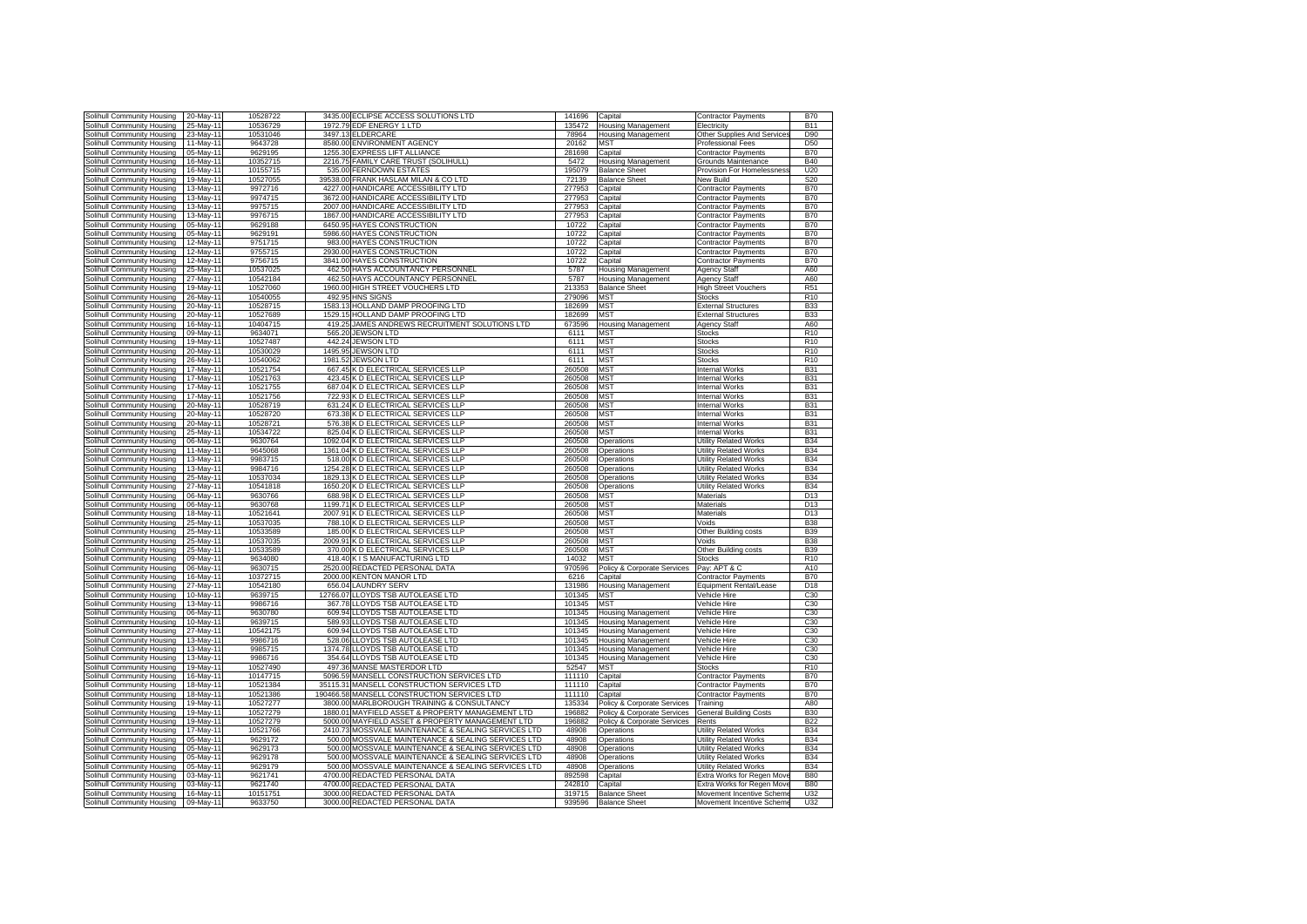| Solihull Community Housing                                                                                                                                                                                                                                                 | 03-May-11              | 9621743            | 4555.86     | REDACTED PERSONAL DATA                   | 152128       | Capital                     | Extra Works for Regen Move   | <b>B80</b>      |
|----------------------------------------------------------------------------------------------------------------------------------------------------------------------------------------------------------------------------------------------------------------------------|------------------------|--------------------|-------------|------------------------------------------|--------------|-----------------------------|------------------------------|-----------------|
| Solihull Community Housing                                                                                                                                                                                                                                                 | 19-May-11              | 10527439           | 15000.00    | REDACTED PERSONAL DATA                   | 1107597      | Capital                     | <b>Contractor Payments</b>   | <b>B70</b>      |
| Solihull Community Housing                                                                                                                                                                                                                                                 | 09-May-11              | 9633753            | 500.00      | REDACTED PERSONAL DATA                   | 1006596      | <b>Housing Management</b>   | <b>Tenant Expenses</b>       | D61             |
| Solihull Community Housing                                                                                                                                                                                                                                                 | 16-May-11              | 10152016           | 4293.86     | REDACTED PERSONAL DATA                   | 804596       |                             | Extra Works for Regen Mov    | <b>B80</b>      |
|                                                                                                                                                                                                                                                                            |                        |                    |             |                                          |              | Capital                     |                              |                 |
| Solihull Community Housing                                                                                                                                                                                                                                                 | 20-May-11              | 10529830           | 441.28      | <b>MTD SCAFFOLDING LTD</b>               | 233945       | MST                         | <b>External Structures</b>   | <b>B33</b>      |
| Solihull Community Housing                                                                                                                                                                                                                                                 | 05-May-11              | 9626830            | 422.08      | <b>MTD SCAFFOLDING LTD</b>               | 233945       | MST                         | xternal Structures           | <b>B33</b>      |
| Solihull Community Housing                                                                                                                                                                                                                                                 | 17-May-11              | 10521732           | 419.92      | MTD SCAFFOLDING LTD                      | 233945       | <b>MST</b>                  | xternal Structures           | <b>B33</b>      |
| Solihull Community Housing                                                                                                                                                                                                                                                 | 16-May-11              | 10416715           |             | 900.00 N H HOTELS LTD                    | 277461       | <b>Housing Management</b>   | <b>B&amp;B</b> Accommodation | <b>B23</b>      |
| Solihull Community Housing                                                                                                                                                                                                                                                 | 17-May-11              | 10444715           |             | 630.00 N H HOTELS LTD                    | 277461       | <b>Housing Management</b>   | <b>B&amp;B</b> Accommodation | <b>B23</b>      |
| Solihull Community Housing                                                                                                                                                                                                                                                 | 17-May-11              | 10446715           |             | 630.00 N H HOTELS LTD                    | 277461       | <b>Housing Management</b>   | <b>B&amp;B Accommodation</b> | <b>B23</b>      |
| Solihull Community Housing                                                                                                                                                                                                                                                 | 25-May-11              | 10537049           |             | 487.53 N H HOTELS LTD                    | 277461       | <b>Housing Management</b>   | <b>B&amp;B Accommodation</b> | <b>B23</b>      |
| Solihull Community Housing                                                                                                                                                                                                                                                 | 06-May-1               | 9630790            | 989.58      | NEOPOST FINANCE LTD                      | 115406       | Finance                     | Stationery                   | D <sub>25</sub> |
| Solihull Community Housing                                                                                                                                                                                                                                                 | 19-May-1               | 10526922           | 1000.00     | NEOPOST LTD CREDIFON RCB ACCOUNT         | 90254        | Policy & Corporate Services | Postages                     | D <sub>21</sub> |
| Solihull Community Housing                                                                                                                                                                                                                                                 | 09-May-1               | 9633767            | 1000.00     | NEOPOST LTD CREDIFON RCB ACCOUNT         | 90254        | Operations                  | Postages                     | D <sub>21</sub> |
| Solihull Community Housing                                                                                                                                                                                                                                                 | 20-May-11              | 10527694           | 1340.00     | NOPAC MIDLAND SUPPLIES                   | 9619         | Capital                     | Contractor Payments          | <b>B70</b>      |
|                                                                                                                                                                                                                                                                            |                        |                    |             |                                          |              |                             |                              |                 |
| Solihull Community Housing                                                                                                                                                                                                                                                 | 05-May-11              | 9626826            |             | 634.21 OAKLAND EXCELSIOR                 | 222707       | Capital                     | Contractor Payments          | <b>B70</b>      |
| Solihull Community Housing                                                                                                                                                                                                                                                 | 05-May-11              | 9629038            |             | 3823.23 OAKLAND EXCELSIOR                | 222707       | Capital                     | <b>Contractor Payments</b>   | <b>B70</b>      |
| Solihull Community Housing                                                                                                                                                                                                                                                 | 05-May-11              | 9629042            |             | 10605.26 OAKLAND EXCELSIOR               | 222707       | Capital                     | <b>Contractor Payments</b>   | <b>B70</b>      |
| Solihull Community Housing                                                                                                                                                                                                                                                 | 05-May-11              | 9629052            | 12246.71    | OAKLAND EXCELSIOR                        | 222707       | Capital                     | Contractor Payments          | <b>B70</b>      |
| Solihull Community Housing                                                                                                                                                                                                                                                 | 10-May-11              | 9639819            | 20490.46    | OAKLAND EXCELSIOR                        | 222707       | Capital                     | Contractor Payments          | <b>B70</b>      |
| Solihull Community Housing                                                                                                                                                                                                                                                 | 16-May-11              | 10409715           | 17114.18    | OCS GROUP UK LTD T/A LEGION GROUP        | 279478       | <b>Housing Management</b>   | Security                     | <b>B43</b>      |
| Solihull Community Housing                                                                                                                                                                                                                                                 | 04-May-11              | 9625433            | 8124.66     | PACE PETROLEUM LTD                       | 112230       | MST                         | stocks                       | R <sub>10</sub> |
| Solihull Community Housing                                                                                                                                                                                                                                                 | 26-May-11              | 10540104           | 7913.93     | PACE PETROLEUM LTD                       | 112230       | <b>MST</b>                  | Stocks                       | R <sub>10</sub> |
| Solihull Community Housing                                                                                                                                                                                                                                                 | 13-May-11              | 9987715            | 1023.50     | PENNINGTON CHOICE LTD                    | 227134       | Operations                  | Other Fees and Charges       | D <sub>59</sub> |
| Solihull Community Housing                                                                                                                                                                                                                                                 | 23-May-11              | 10531059           | 1379.50     | PENNINGTON CHOICE LTD                    | 227134       | Operations                  | Other Fees and Charges       | D <sub>59</sub> |
| Solihull Community Housing                                                                                                                                                                                                                                                 | 23-May-11              | 10531061           | 455.29      | PHS RECORDSMANAGEMENT                    | 279826       | Finance                     | <b>File Storage</b>          | D <sub>26</sub> |
| Solihull Community Housing                                                                                                                                                                                                                                                 | 11-May-11              | 9645127            | 2570.05     | PINNACLE HOUSING LTD                     | 280244       | Finance                     | Cleaning                     | <b>B50</b>      |
|                                                                                                                                                                                                                                                                            | 17-May-11              | 10521300           |             | 18442.74 PINNACLE HOUSING LTD            | 280244       |                             |                              | <b>S08</b>      |
| Solihull Community Housing                                                                                                                                                                                                                                                 |                        |                    |             |                                          |              | <b>Balance Sheet</b>        | Creditors                    |                 |
| Solihull Community Housing                                                                                                                                                                                                                                                 | 17-May-1               | 10521304           |             | 52047.84 PINNACLE HOUSING LTD            | 280244       | <b>Balance Sheet</b>        | Creditors                    | <b>S08</b>      |
| Solihull Community Housing                                                                                                                                                                                                                                                 | 25-May-1               | 10537066           | 1360.00     | PINNACLE HOUSING LTD                     | 280244       | <b>Balance Sheet</b>        | Creditors                    | <b>S08</b>      |
| Solihull Community Housing                                                                                                                                                                                                                                                 | 25-May-11              | 10537068           |             | 766.54 PINNACLE HOUSING LTD              | 280244       | <b>Balance Sheet</b>        | Creditors                    | <b>S08</b>      |
| Solihull Community Housing                                                                                                                                                                                                                                                 | 19-May-11              | 10527281           |             | 9302.71 PINNACLE HOUSING LTD             | 280244       | <b>MST</b>                  | Materials                    | D <sub>13</sub> |
| Solihull Community Housing                                                                                                                                                                                                                                                 | 17-May-11              | 10521305           | 6092.75     | PREMIER WASTE UK PLC                     | 125294       | <b>MST</b>                  | <b>Waste Disposal</b>        | E20             |
| Solihull Community Housing                                                                                                                                                                                                                                                 | 17-May-11              | 10521307           | 3650.99     | PREMIER WASTE UK PLC                     | 125294       | <b>MST</b>                  | Waste Disposal               | E20             |
| Solihull Community Housing                                                                                                                                                                                                                                                 | 06-May-11              | 9630788            | 891.00      | PRICEWATERHOUSECOOPERS LLP               | 140204       | Policy & Corporate Services | Training                     | A80             |
| Solihull Community Housing                                                                                                                                                                                                                                                 | 19-May-11              | 10527325           | 519.99      | QUALITY OFFICE SUPPLIES LTD              | 7385         | Finance                     | <b>CT Consumables</b>        | D33             |
| Solihull Community Housing                                                                                                                                                                                                                                                 | 25-May-11              | 10537296           |             | 434.01 RANDSTAD EMPLOYMENT BUREAU LTD    | 54515        | <b>Housing Management</b>   | Agency Staff                 | A60             |
| Solihull Community Housing                                                                                                                                                                                                                                                 | 27-May-11              | 10542181           |             | 434.01 RANDSTAD EMPLOYMENT BUREAU LTD    | 54515        | <b>Housing Management</b>   | <b>Agency Staff</b>          | A60             |
| Solihull Community Housing                                                                                                                                                                                                                                                 | 11-May-11              |                    |             |                                          |              |                             |                              |                 |
|                                                                                                                                                                                                                                                                            |                        |                    |             |                                          |              |                             |                              |                 |
|                                                                                                                                                                                                                                                                            |                        | 9645177            | 464.67      | REED                                     | 260459       | Policy & Corporate Services | Pay: APT & C                 | A10             |
| Solihull Community Housing                                                                                                                                                                                                                                                 | 11-May-11              | 9645178            | 464.67 REED |                                          | 260459       | Policy & Corporate Services | Pay: APT & C                 | A10             |
| Solihull Community Housing                                                                                                                                                                                                                                                 | 27-May-11              | 10541807           | 464.67 REED |                                          | 260459       | Policy & Corporate Services | Pay: APT & C                 | A10             |
| Solihull Community Housing                                                                                                                                                                                                                                                 | 13-May-11              | 9991715            | 470.39 REED |                                          | 260459       | MST                         | Pav: APT & C                 | A10             |
| Solihull Community Housing                                                                                                                                                                                                                                                 | 11-May-11              | 9645139            | 493.07 REED |                                          | 260459       | <b>MST</b>                  | <b>Agency Staff</b>          | A60             |
| Solihull Community Housing                                                                                                                                                                                                                                                 | $11$ -May-1            | 9645142            | 616.80      | REED                                     | 260459       | <b>MST</b>                  | <b>Agency Staff</b>          | A60             |
| Solihull Community Housing                                                                                                                                                                                                                                                 | 11-May-1               | 9645143            | 711.30      | <b>REED</b>                              | 260459       | <b>MST</b>                  | <b>Agency Staff</b>          | A60             |
|                                                                                                                                                                                                                                                                            | 11-May-11              | 9645146            | 439.47 REED |                                          | 260459       | <b>MST</b>                  | <b>Agency Staff</b>          | A60             |
|                                                                                                                                                                                                                                                                            |                        |                    |             |                                          |              | <b>MST</b>                  |                              |                 |
|                                                                                                                                                                                                                                                                            | 11-May-11              | 9645152            | 532.80      | REED                                     | 260459       |                             | <b>Agency Staff</b>          | A60             |
|                                                                                                                                                                                                                                                                            | 11-May-11              | 9645167            | 516.57 REED |                                          | 260459       | <b>MST</b>                  | <b>Agency Staff</b>          | A60             |
|                                                                                                                                                                                                                                                                            | 11-May-11              | 9645168            | 687.59 REED |                                          | 260459       | <b>MST</b>                  | <b>Agency Staff</b>          | A60             |
|                                                                                                                                                                                                                                                                            | 11-May-11              | 9645175            |             | 432.00 REED                              | 260459       | <b>MST</b>                  | <b>Agency Staff</b>          | A60             |
| Solihull Community Housing<br>Solihull Community Housing<br>Solihull Community Housing<br>Solihull Community Housing<br>Solihull Community Housing<br>Solihull Community Housing                                                                                           | 23-May-11              | 10531147           | 497.91 REED |                                          | 260459       | <b>MST</b>                  | <b>Agency Staff</b>          | A60             |
| Solihull Community Housing                                                                                                                                                                                                                                                 | 23-May-11              | 10531156           | 454.30      | REED                                     | 260459       | <b>MST</b>                  | <b>Agency Staff</b>          | A60             |
| Solihull Community Housing                                                                                                                                                                                                                                                 | 23-May-11              | 10531159           | 454.30      | REED                                     | 260459       | <b>MST</b>                  | <b>Agency Staff</b>          | A60             |
| Solihull Community Housing                                                                                                                                                                                                                                                 | 26-May-11              | 10540343           | 853.56      | REED                                     | 260459       | <b>MST</b>                  | <b>Agency Staff</b>          | A60             |
| Solihull Community Housing                                                                                                                                                                                                                                                 | 26-May-11              | 10540349           | 501.15      | REED                                     | 260459       | MST                         | <b>Agency Staff</b>          | A60             |
| Solihull Community Housing                                                                                                                                                                                                                                                 | 26-May-11              | 10540350           | 443.10      | REED                                     | 260459       | MS <sup>-</sup>             | Agency Staff                 | A60             |
| Solihull Community Housing                                                                                                                                                                                                                                                 | 26-May-11              | 10540352           | 532.80      | REED                                     | 260459       | MS <sub>T</sub>             | <b>Agency Staff</b>          | A60             |
| Solihull Community Housing                                                                                                                                                                                                                                                 | 26-May-11              | 10540353           | 424.80      | REED                                     | 260459       | MS <sub>1</sub>             | <b>Agency Staff</b>          | A60             |
| Solihull Community Housing                                                                                                                                                                                                                                                 | 10-May-11              | 9639719            | 750.00      | RESIDENTIAL LETTINGS                     | 945596       | Central Administration      | <b>Officer Expenses</b>      | D60             |
|                                                                                                                                                                                                                                                                            | 12-May-11              | 9651721            | 1396557.41  | <b>SEVERN TRENT WATER</b>                | 22561        | <b>Balance Sheet</b>        | <b>Tenants Water Charges</b> | U28             |
|                                                                                                                                                                                                                                                                            | 11-May-1               | 9643731            | 1471.00     |                                          | 7745         | MS <sub>1</sub>             | Water                        | <b>B12</b>      |
| Solihull Community Housing<br>Solihull Community Housing                                                                                                                                                                                                                   |                        |                    | 476.67      | SEVERN TRENT WATER LTD                   |              |                             |                              |                 |
| Solihull Community Housing                                                                                                                                                                                                                                                 | 13-May-1               | 10019716           |             | SHB HIRE LTD                             | 285803       | Policy & Corporate Services | Vehicle Hire                 | C <sub>30</sub> |
| Solihull Community Housing                                                                                                                                                                                                                                                 | 13-May-11              | 10021715           | 476.67      | SHB HIRE LTD                             | 285803       | Policy & Corporate Services | Vehicle Hire                 | C30             |
|                                                                                                                                                                                                                                                                            | 13-May-11              | 10023715           | 476.67      | SHB HIRE LTD                             | 285803       | Policy & Corporate Services | Vehicle Hire                 | C30             |
|                                                                                                                                                                                                                                                                            | 13-May-11              | 9993715            | 8400.00     | SKYWELL LTD                              | 247090       | Capital                     | CT - General                 | D <sub>30</sub> |
|                                                                                                                                                                                                                                                                            | 13-May-11              | 9993715            | 4700.00     | SKYWELL LTD                              | 247090       | Policy & Corporate Services | <b>ICT Software</b>          | D31             |
|                                                                                                                                                                                                                                                                            | 06-May-11              | 9630814            | 1685.00     | SOCOMEC SICON LTD                        | 200507       | Operations                  | Utility Related Works        | <b>B34</b>      |
|                                                                                                                                                                                                                                                                            | 05-May-11              | 9629072            | 15588.00    | <b>SOLIHULL MBC</b>                      | 69188        | MST                         | NNDR                         | <b>B20</b>      |
|                                                                                                                                                                                                                                                                            | 05-May-11              | 9629080            | 2035.10     | <b>SOLIHULL MBC</b>                      | 69188        | Finance                     | <b>NNDR</b>                  | <b>B20</b>      |
|                                                                                                                                                                                                                                                                            | 05-May-11              | 9629084            | 1299.00     | SOLIHULL MBC                             | 69188        | Finance                     | <b>NNDR</b>                  | <b>B20</b>      |
|                                                                                                                                                                                                                                                                            | 05-May-11              | 9629076            | 36837.03    | SOLIHULL MBC                             | 69188        | -inance                     | <b>NNDR</b>                  | <b>B20</b>      |
|                                                                                                                                                                                                                                                                            |                        |                    | 4449.82     |                                          |              |                             |                              | H <sub>10</sub> |
| Solihull Community Housing                                                                                                                                                                                                                                                 | 06-May-11              | 9630811            |             | SOLIHULL MBC                             | 9466         | <b>Operations</b>           | Head Office: Charges         |                 |
| Solihull Community Housing                                                                                                                                                                                                                                                 | 06-May-11              | 9630811            | 41136.72    | <b>SOLIHULL MBO</b>                      | 9466         | Operations                  | lead Office: Charges         | H <sub>10</sub> |
| Solihull Community Housing<br>Solihull Community Housing<br>Solihull Community Housing<br>Solihull Community Housing<br>Solihull Community Housing<br>Solihull Community Housing<br>Solihull Community Housing<br>Solihull Community Housing<br>Solihull Community Housing | 06-May-11              | 9630811            |             | 37.71 SOLIHULL MBC                       | 9466         | Operations                  | Telephones                   | D40             |
| Solihull Community Housing                                                                                                                                                                                                                                                 | 06-May-11              | 9630811            |             | 302.00 SOLIHULL MBC                      | 9466         | Operations                  | Professional Fees            | D <sub>50</sub> |
| Solihull Community Housing<br>Solihull Community Housing                                                                                                                                                                                                                   | 06-May-11<br>06-May-11 | 9630811<br>9630811 |             | 10.00 SOLIHULL MBC<br>16.16 SOLIHULL MBC | 9466<br>9466 | Operations<br>Operations    | Printing<br>Telephones       | D80<br>D40      |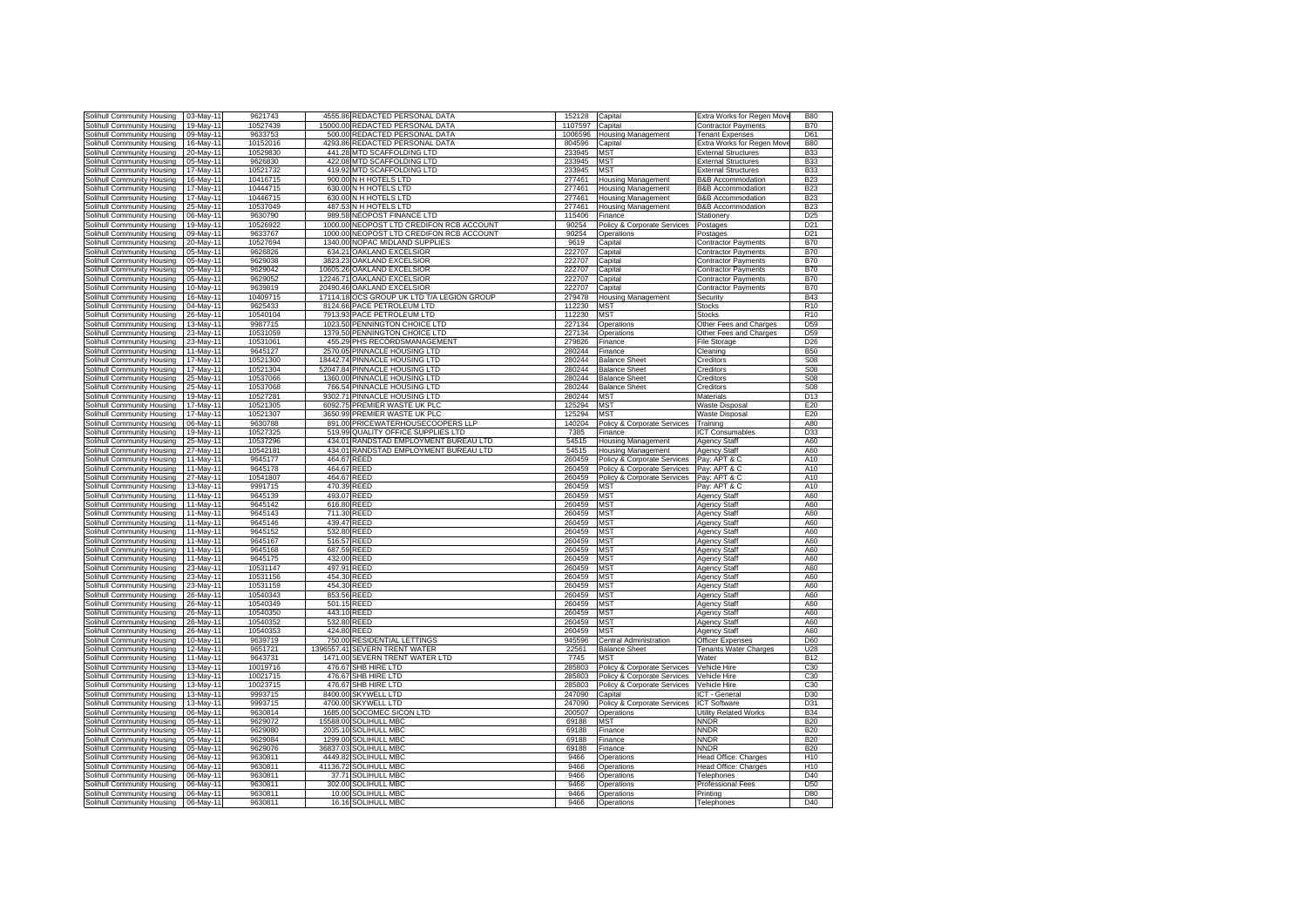| Solihull Community Housing | 25-May-11 | 10537420 |           | 19715.09 SOLIHULL MBC                       | 9466   | <b>Housing Management</b> | Grounds Maintenance          | <b>B40</b>      |
|----------------------------|-----------|----------|-----------|---------------------------------------------|--------|---------------------------|------------------------------|-----------------|
| Solihull Community Housing | 25-May-11 | 10533712 | 139909.26 | SOLIHULL MBC                                | 9466   | <b>Balance Sheet</b>      | Creditor: Solihull MBC       | S <sub>09</sub> |
| Solihull Community Housing | 25-May-11 | 10533712 | 880.20    | SOLIHULL MBC                                | 9466   | <b>Balance Sheet</b>      | Creditor: Solihull MBC       | <b>S09</b>      |
| Solihull Community Housing | 25-May-11 | 10533712 | 80.00     | <b>SOLIHULL MBC</b>                         | 9466   | <b>Balance Sheet</b>      | Creditor: Solihull MBC       | S <sub>09</sub> |
|                            | 25-May-11 | 10537421 | 26600.51  | <b>SOLIHULL MBC</b>                         | 9466   | <b>Balance Sheet</b>      |                              | S <sub>09</sub> |
| Solihull Community Housing |           |          |           |                                             |        |                           | Creditor: Solihull MBC       |                 |
| Solihull Community Housing | 25-May-11 | 10537421 | 219089.46 | <b>SOLIHULL MBC</b>                         | 9466   | <b>Balance Sheet</b>      | Creditor: Solihull MBC       | S <sub>09</sub> |
| Solihull Community Housing | 19-May-11 | 10527000 | 15145.55  | <b>SOUTHERN ELECTRIC PLC</b>                | 76903  | <b>Balance Sheet</b>      | creditors                    | <b>S08</b>      |
| Solihull Community Housing | 19-May-11 | 10527000 |           | 1433.11 SOUTHERN ELECTRIC PLC               | 76903  | <b>Balance Sheet</b>      | Creditors                    | <b>S08</b>      |
| Solihull Community Housing | 19-May-11 | 10527000 | 538.16    | SOUTHERN ELECTRIC PLC                       | 76903  | <b>Balance Sheet</b>      | Creditors                    | <b>S08</b>      |
| Solihull Community Housing | 19-May-11 | 10527000 | 39176.25  | SOUTHERN ELECTRIC PLC                       | 76903  | <b>Balance Sheet</b>      | Creditors                    | <b>S08</b>      |
| Solihull Community Housing | 17-May-11 | 10521333 | 809.33    | STOR-A-FILE-LTD                             | 152189 | Finance                   | <b>File Storage</b>          | D <sub>26</sub> |
| Solihull Community Housing | 16-May-1  | 10263715 | 3376.65   | SUPERIOR PLUMBING INSTALLATION LTD          | 8091   | <b>MST</b>                | <b>Internal Works</b>        | <b>B31</b>      |
| Solihull Community Housing | 16-May-1  | 10270715 | 1557.88   | SUPERIOR PLUMBING INSTALLATION LTD          | 8091   | <b>MST</b>                | <b>Internal Works</b>        | <b>B31</b>      |
| Solihull Community Housing | 16-May-1  | 10273715 | 3066.37   | SUPERIOR PLUMBING INSTALLATION LTD          | 8091   | <b>MST</b>                | <b>Internal Works</b>        | <b>B31</b>      |
|                            |           |          |           |                                             |        |                           |                              |                 |
| Solihull Community Housing | 16-May-11 | 10275715 | 2881.47   | SUPERIOR PLUMBING INSTALLATION LTD          | 8091   | <b>MST</b>                | <b>Internal Works</b>        | <b>B31</b>      |
| Solihull Community Housing | 11-May-11 | 9645182  | 736.82    | SUPERIOR PLUMBING INSTALLATION LTD          | 8091   | Operations                | <b>Utility Related Works</b> | <b>B34</b>      |
| Solihull Community Housing | 11-May-11 | 9645184  |           | 476.10 SUPERIOR PLUMBING INSTALLATION LTD   | 8091   | Operations                | <b>Utility Related Works</b> | <b>B34</b>      |
| Solihull Community Housing | 11-May-11 | 9645299  | 705.32    | SUPERIOR PLUMBING INSTALLATION LTD          | 8091   | Operations                | <b>Utility Related Works</b> | <b>B34</b>      |
| Solihull Community Housing | 11-May-11 | 9645300  | 819.95    | SUPERIOR PLUMBING INSTALLATION LTD          | 8091   | Operations                | Utility Related Works        | <b>B34</b>      |
| Solihull Community Housing | 11-May-11 | 9645301  | 1471.11   | SUPERIOR PLUMBING INSTALLATION LTD          | 8091   | Operations                | <b>Utility Related Works</b> | <b>B34</b>      |
| Solihull Community Housing | 11-May-11 | 9645303  | 634.80    | SUPERIOR PLUMBING INSTALLATION LTD          | 8091   | Operations                | Utility Related Works        | <b>B34</b>      |
| Solihull Community Housing | 13-May-11 | 10028716 | 1137.35   | <b>SUPERIOR PLUMBING INSTALLATION LTD</b>   | 8091   | Operations                | Utility Related Works        | <b>B34</b>      |
| Solihull Community Housing | 13-May-11 | 10029715 | 767.05    | SUPERIOR PLUMBING INSTALLATION LTD          | 8091   | Operations                | Utility Related Works        | <b>B34</b>      |
|                            |           |          |           |                                             |        |                           |                              |                 |
| Solihull Community Housing | 13-May-11 | 10030715 | 1428.30   | <b>SUPERIOR PLUMBING INSTALLATION LTD</b>   | 8091   | Operations                | Utility Related Works        | <b>B34</b>      |
| Solihull Community Housing | 13-May-11 | 10031715 | 661.25    | SUPERIOR PLUMBING INSTALLATION LTD          | 8091   | Operations                | <b>Utility Related Works</b> | <b>B34</b>      |
| Solihull Community Housing | 13-May-11 | 10032716 | 449.65    | SUPERIOR PLUMBING INSTALLATION LTD          | 8091   | Operations                | <b>Utility Related Works</b> | <b>B34</b>      |
| Solihull Community Housing | 13-May-11 | 10033716 | 428.23    | SUPERIOR PLUMBING INSTALLATION LTD          | 8091   | Operations                | <b>Utility Related Works</b> | <b>B34</b>      |
| Solihull Community Housing | 13-May-11 | 10035715 | 806.08    | SUPERIOR PLUMBING INSTALLATION LTD          | 8091   | Operations                | <b>Utility Related Works</b> | <b>B34</b>      |
| Solihull Community Housing | 13-May-11 | 10036715 | 730.51    | SUPERIOR PLUMBING INSTALLATION LTD          | 8091   | Operations                | Utility Related Works        | <b>B34</b>      |
| Solihull Community Housing | 13-May-1  | 10037716 | 1788.49   | SUPERIOR PLUMBING INSTALLATION LTD          | 8091   | Operations                | <b>Utility Related Works</b> | <b>B34</b>      |
| Solihull Community Housing | 13-May-1  | 10038716 | 831.27    | SUPERIOR PLUMBING INSTALLATION LTD          | 8091   | Operations                | <b>Utility Related Works</b> | <b>B34</b>      |
| Solihull Community Housing | 13-May-11 | 10040715 | 767.05    | SUPERIOR PLUMBING INSTALLATION LTD          | 8091   | Operations                | <b>Utility Related Works</b> | <b>B34</b>      |
|                            |           | 10041715 | 740.60    | SUPERIOR PLUMBING INSTALLATION LTD          |        |                           |                              |                 |
| Solihull Community Housing | 13-May-11 |          |           |                                             | 8091   | Operations                | <b>Utility Related Works</b> | <b>B34</b>      |
| Solihull Community Housing | 13-May-11 | 10043715 | 3412.05   | SUPERIOR PLUMBING INSTALLATION LTD          | 8091   | Operations                | <b>Utility Related Works</b> | <b>B34</b>      |
| Solihull Community Housing | 13-May-11 | 10046715 | 5603.62   | SUPERIOR PLUMBING INSTALLATION LTD          | 8091   | Operations                | <b>Utility Related Works</b> | <b>B34</b>      |
| Solihull Community Housing | 13-May-11 | 10048715 | 680.13    | SUPERIOR PLUMBING INSTALLATION LTD          | 8091   | Operations                | Utility Related Works        | <b>B34</b>      |
| Solihull Community Housing | 17-May-11 | 10521330 | 684.67    | SUPERIOR PLUMBING INSTALLATION LTD          | 8091   | Operations                | <b>Utility Related Works</b> | <b>B34</b>      |
| Solihull Community Housing | 19-May-11 | 10527314 | 421.94    | SUPERIOR PLUMBING INSTALLATION LTD          | 8091   | Operations                | Utility Related Works        | <b>B34</b>      |
| Solihull Community Housing | 19-May-11 | 10527316 | 608.35    | SUPERIOR PLUMBING INSTALLATION LTD          | 8091   | Operations                | Utility Related Works        | <b>B34</b>      |
| Solihull Community Housing | 19-May-11 | 10527318 | 687.70    | SUPERIOR PLUMBING INSTALLATION LTD          | 8091   | Operations                | Utility Related Works        | <b>B34</b>      |
| Solihull Community Housing | 27-May-11 | 10541811 | 3967.50   | SUPERIOR PLUMBING INSTALLATION LTD          | 8091   | Operations                | Utility Related Works        | <b>B34</b>      |
| Solihull Community Housing | 27-May-11 | 10541819 | 2539.20   | SUPERIOR PLUMBING INSTALLATION LTD          | 8091   | Operations                | <b>Utility Related Works</b> | <b>B34</b>      |
|                            |           |          |           |                                             |        |                           |                              |                 |
| Solihull Community Housing | 19-May-11 | 10527321 |           | 43636.72 SUPERIOR PLUMBING INSTALLATION LTD | 8091   | Operations                | Utility Related Works        | <b>B34</b>      |
| Solihull Community Housing | 27-May-11 | 10541770 |           | 4291.60 SUPERIOR PLUMBING INSTALLATION LTD  | 8091   | Operations                | <b>Utility Related Works</b> | <b>B34</b>      |
| Solihull Community Housing | 19-May-11 | 10527310 | 764.49    | SUPERIOR PLUMBING INSTALLATION LTD          | 8091   | MST                       | Materials                    | D <sub>13</sub> |
| Solihull Community Housing | 19-May-1  | 10527311 | 1022.38   | SUPERIOR PLUMBING INSTALLATION LTD          | 8091   | <b>MST</b>                | Materials                    | D <sub>13</sub> |
| Solihull Community Housing | 10-May-1  | 9642003  | 1507.88   | SUPERIOR PLUMBING INSTALLATION LTD          | 8091   | Capital                   | <b>Contractor Payments</b>   | <b>B70</b>      |
| Solihull Community Housing | 10-May-1  | 9642008  | 1507.88   | SUPERIOR PLUMBING INSTALLATION LTD          | 8091   | Capital                   | <b>Contractor Payments</b>   | <b>B70</b>      |
| Solihull Community Housing | 16-May-11 | 10268715 | 1499.34   | SUPERIOR PLUMBING INSTALLATION LTD          | 8091   | Capital                   | <b>Contractor Payments</b>   | <b>B70</b>      |
| Solihull Community Housing | 04-May-11 | 9625451  | 517.93    | SUPRA UK LTD                                | 73055  | <b>MST</b>                | <b>Stocks</b>                | R <sub>10</sub> |
| Solihull Community Housing | 19-May-11 | 10527509 | 517.93    | <b>SUPRA UK LTD</b>                         | 73055  | <b>MST</b>                | <b>Stocks</b>                | R <sub>10</sub> |
|                            |           |          |           |                                             |        |                           |                              |                 |
| Solihull Community Housing | 04-May-11 | 9625459  |           | 439.39 SYMPHONY                             | 199561 | <b>MST</b>                | <b>Stocks</b>                | R <sub>10</sub> |
| Solihull Community Housing | 26-May-11 | 10540109 |           | 1560.80 SYMPHONY                            | 199561 | <b>MST</b>                | <b>Stocks</b>                | R <sub>10</sub> |
| Solihull Community Housing | 26-May-11 | 10540111 |           | 548.11 SYMPHONY                             | 199561 | <b>MST</b>                | <b>Stocks</b>                | R <sub>10</sub> |
| Solihull Community Housing | 26-May-11 | 10540114 | 635.77    | <b>SYMPHONY</b>                             | 199561 | <b>MST</b>                | Stocks                       | R <sub>10</sub> |
| Solihull Community Housing | 26-May-11 | 10540117 | 615.99    | <b>SYMPHONY</b>                             | 199561 | <b>MST</b>                | <b>Stocks</b>                | R <sub>10</sub> |
| Solihull Community Housing | 26-May-11 | 10540118 | 527.52    | <b>SYMPHONY</b>                             | 199561 | MST                       | <b>Stocks</b>                | R <sub>10</sub> |
| Solihull Community Housing | 26-May-11 | 10540121 | 538.34    | <b>SYMPHONY</b>                             | 199561 | MST                       | <b>Stocks</b>                | R <sub>10</sub> |
| Solihull Community Housing | 26-May-11 | 10540122 | 468.41    | SYMPHONY                                    | 199561 | <b>MST</b>                | Stocks                       | R <sub>10</sub> |
| Solihull Community Housing | 04-May-11 | 9625505  | 1334.14   | THE BECK CO LTD                             | 8207   | MS1                       | Stocks                       | R <sub>10</sub> |
| Solihull Community Housing | 04-May-11 | 9625506  |           | 667.57 THE BECK CO LTD                      | 8207   | <b>MST</b>                | <b>Stocks</b>                | R <sub>10</sub> |
|                            |           |          |           |                                             |        |                           |                              | R <sub>10</sub> |
| Solihull Community Housing | 09-May-11 | 9634035  |           | 1523.60 THE BECK CO LTD                     | 8207   | <b>MST</b>                | <b>Stocks</b>                |                 |
| Solihull Community Housing | 09-May-11 | 9634037  |           | 1197.50 THE BECK CO LTD                     | 8207   | <b>MST</b>                | <b>Stocks</b>                | R <sub>10</sub> |
| Solihull Community Housing | 19-May-1  | 10527477 |           | 563.35 THE BECK CO LTD                      | 8207   | <b>MST</b>                | Stocks                       | R <sub>10</sub> |
| Solihull Community Housing | 20-May-1  | 10530000 |           | 813.75 THE BECK CO LTD                      | 8207   | <b>MST</b>                | <b>Stocks</b>                | R <sub>10</sub> |
| Solihull Community Housing | 20-May-1  | 10530003 |           | 643.64 THE BECK CO LTD                      | 8207   | <b>MST</b>                | <b>Stocks</b>                | R <sub>10</sub> |
| Solihull Community Housing | 20-May-11 | 10530004 |           | 501.95 THE BECK CO LTD                      | 8207   | <b>MST</b>                | <b>Stocks</b>                | R <sub>10</sub> |
| Solihull Community Housing | 20-May-11 | 10530007 |           | 474.81 THE BECK CO LTD                      | 8207   | <b>MST</b>                | <b>Stocks</b>                | R <sub>10</sub> |
| Solihull Community Housing | 26-May-11 | 10539990 |           | 1279.27 THE BECK CO LTD                     | 8207   | <b>MST</b>                | <b>Stocks</b>                | R <sub>10</sub> |
| Solihull Community Housing | 26-May-11 | 10539994 |           | 1197.50 THE BECK CO LTD                     | 8207   | MST                       | <b>Stocks</b>                | R <sub>10</sub> |
|                            | 26-May-11 | 10540003 |           | 1698.13 THE BECK CO LTD                     | 8207   | <b>MST</b>                |                              | R <sub>10</sub> |
| Solihull Community Housing |           |          |           |                                             |        |                           | <b>Stocks</b>                |                 |
| Solihull Community Housing | 11-May-11 | 9645305  |           | 4048.75 THE KNIGHT PARTNERSHIP              | 213344 | Finance                   | Agency Staff                 | A60             |
| Solihull Community Housing | 06-May-11 | 9630819  |           | 905.35 TNT POST MIDLANDS LTD                | 251183 | Finance                   | Postages                     | D <sub>21</sub> |
| Solihull Community Housing | 23-May-11 | 10531208 |           | 2578.06 TNT POST MIDLANDS LTD               | 251183 | Finance                   | Postages                     | D <sub>21</sub> |
| Solihull Community Housing | 23-May-11 | 10531215 |           | 616.49 TNT POST MIDLANDS LTD                | 251183 | Finance                   | Postages                     | D <sub>21</sub> |
| Solihull Community Housing | 23-May-11 | 10531230 |           | 562.46 TNT POST MIDLANDS LTD                | 251183 | <b>Finance</b>            | Postages                     | D <sub>21</sub> |
| Solihull Community Housing | 25-May-11 | 10534735 |           | 1050.00 TYRER BUILDING CONTRACTORS          | 104269 |                           | <b>Internal Works</b>        | <b>B31</b>      |